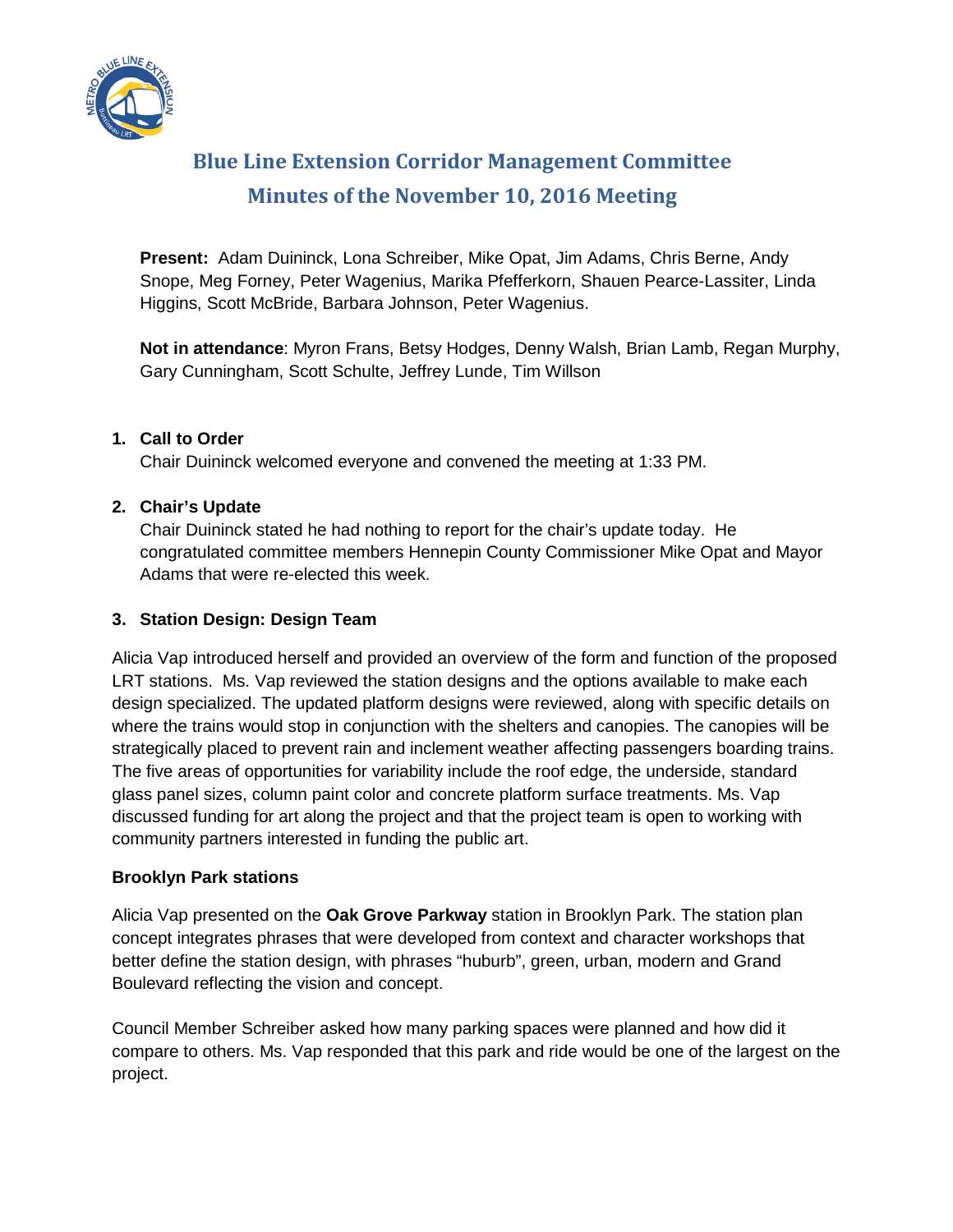

93<sup>rd</sup> Avenue Station-Alicia Vap reviewed the station plans for 93<sup>rd</sup> Avenue in Brooklyn Park. She noted that this is the first station traveling south along the West Broadway segment in Brooklyn Park. The slides were presented and it was noted that a church had been built since the photo was taken. The majority of the land surrounding this station is industrial and could attract lifestyle choice riders. Phrases received from community workshops describing this station concept include innovation, employment destination, distance, connections needed and lifestyle. Slides were presented that outlined designs for the station including crossings and center running platforms, and along with the Oak Grove station there will be ample bike parking available.

85<sup>th</sup> Avenue Station-Alicia Vap stated the 85<sup>th</sup> Avenue station will be located by the new Hennepin County library and North Hennepin Community College. Phrases reflecting concepts for the area included pedestrian facilities, entrance to the future, campus, corridor, learning and destination. Ms. Vap reviewed slides of conditions at the proposed station site and potential designs were presented.

**Brooklyn Boulevard Station-**Alicia Vap continued with her presentation of the proposed plans for the stations along West Broadway. This station reflects community diversity and a busy commercial area with large and small businesses. Context and character phrases chosen to describe this community include commercial hub, diversity, visibility, vibrant, wayfinding and transit connections. Ms. Vap shared the potential designs with the committee and stated the design will be modern and provide a distinct look.

**63rd Avenue Station-**Alicia Vap provided updated designs for the current 63rd Avenue park and ride that originally had been built for rapid bus transit. Modifications will include an LRT platform along Hwy. 81. Context and character phrases collected from community workshops include transit need, need for plaza, create place, neighborhood, connections and clearing. Ms. Vap explained that there would be only one accessible connection to the platform, due to shared rail space with BNSF, with plans for a covered platform and stair tower. Requests for a plaza have been brought forth at previous community outreach events.

**Crystal-Bass Lake Road Station-**Jim Toulouse presented on updates on the design plans for the Bass Lake Road station and proposed park and ride in Crystal. The park and ride design will accommodate 150 parking spaces. Context and character phrases reflecting the community are seeking identity, Main Street, entryway, greenery, downtown, and connection to Becker Park. Mr. Toulouse stated Becker Park was influential in the design as well as feedback from the City of Crystal and their desire to make this site identifiable. There are plans for pedestrian improvements on Hwy. 81 and the asymmetrical roof design of the station will reflect the design of the nearby Crystal airport.

**Robbinsdale Station-**Colin Evenson presented the proposed design for the Robbinsdale station and Park and Ride. The proposed parking will accommodate 640 spaces, with 550 dedicated to transit riders and the remainder of spots replacing parking affected by the project. Context and character phrases from the community include quaint, historic, downtown feel, old commercial center, water tower, Birdtown and Main Street. Mr. Evenson reviewed drafts of the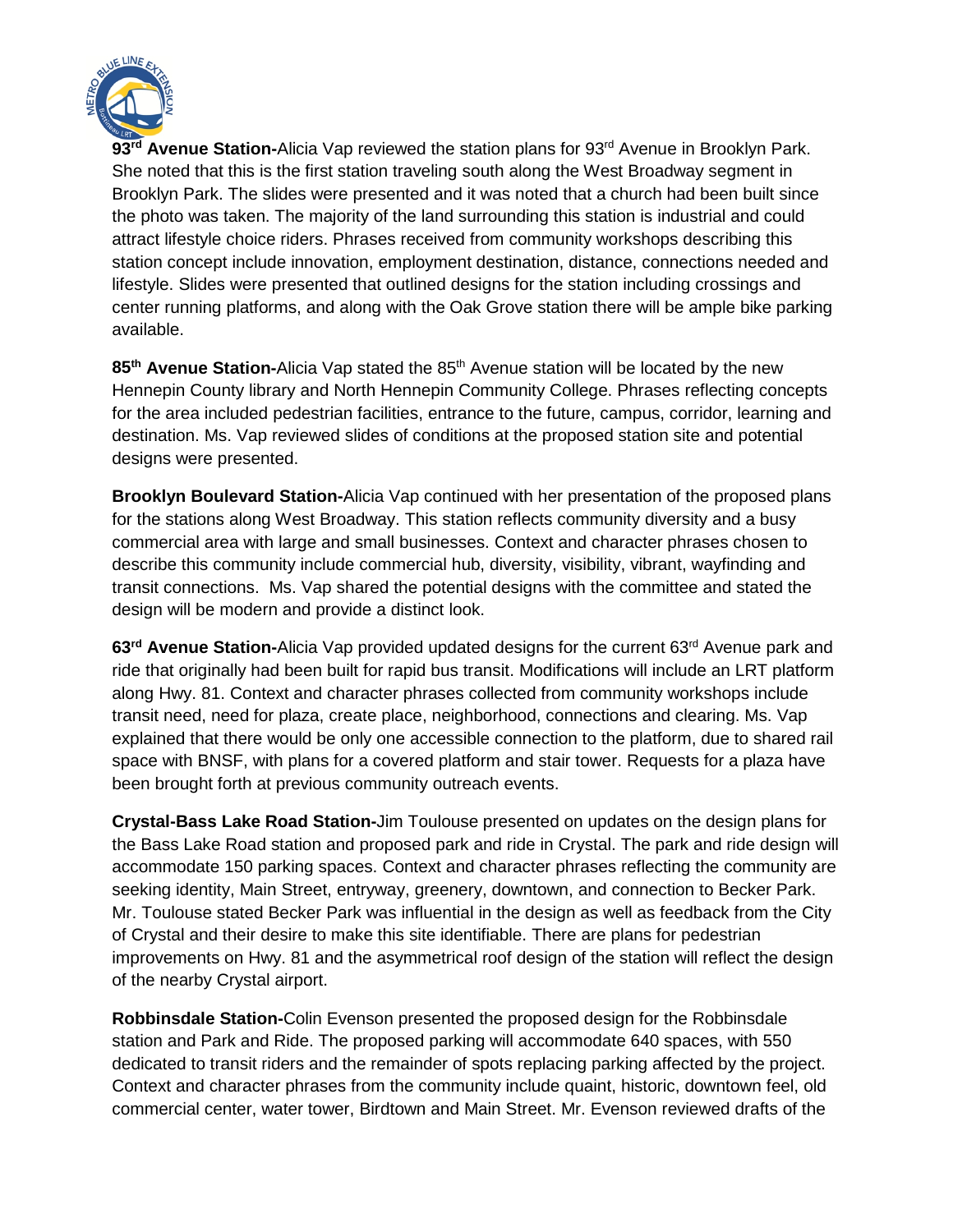

ramp and platform design and also a pedestrian plaza across from the existing Hubbard building. This site will also have bike rack access.

**Golden Valley Road Station-**Kathryn O'Brien presented design proposals for the Golden Valley station site and highlighted design challenges that are a work in progress. Ms. O'Brien explained mitigation with the Park Board land and explained how the trailhead will be adjacent to a trail linked to the park and ride, continuing under the Golden Valley Road Bridge. Context and character phrases submitted by the community include crossroads, trailhead, connections, visibility, access to grand rounds, nature, gateway to Golden Valley, and neighborhood station. The design plans are influenced by historic Wirth Park Chalet.

Councilmember Snope offered a suggestion for changing the name of the station from "Plymouth Avenue" to "Theodore Wirth" station. Commissioner Forney noted that the term "Trailhead" is being used by the Loppet planning committee, Commissioner Forney asked if a bike runnel was part of the plan for the station, and Ms. O'Brien verified that a bike runnel is in the design proposal.

**Penn Avenue Station-**Shelly Miller presented on the Minneapolis stations starting with the Penn Avenue station. Ms. Miller stated the Penn Avenue station and Van White station are considered "sister stations" and will share design similarities. In reviewing the proposed design, Ms. Miller pointed out the white areas at each canopy that have the capability to light up and glow at night, providing visual interest and assistance in wayfinding. Context and character phrases reflecting this community include green, major transit corridor, neighborhoods, inviting, connectivity and community corridor.

Peter Wagenius asked if green alternatives could be added to the shadow areas along the tracks in the center median. Mr. Wagenius voiced his concerns over the removal of trees and the loss of green space. Alicia Vap responded to his questions clarifying the final plans are in the development stage and that textured pavers and water treatments were being considered. It is not known if green elements would survive in those spaces.

Councilmember Shauen Pearce-Lassiter agreed with Mr. Wagenius and said the community feedback reflects a desire to have plans that hold together the community fabric and not set barriers.

Commissioner Higgins agreed and suggested low maintenance shrubs or bushes that would prevent pedestrians from walking in those shadow spaces. Commissioner Higgins discussed the Floyd B. Olson statue and the need to provide adequate green space around it. Kathryn O'Brien responded stating that part of the mitigation plan included the land around the statue.

Councilmember Pearce-Lassiter added that it is important to design this area that will create an environment for businesses to thrive in and for the community to see it as a destination. She suggested wood materials for the canopy tops instead of metals to provide a warmer more inviting environment. She also inquired about bike lockers at the Van White station. Shelley Miller responded that Metro Transit was currently in the process of phasing out bike lockers.